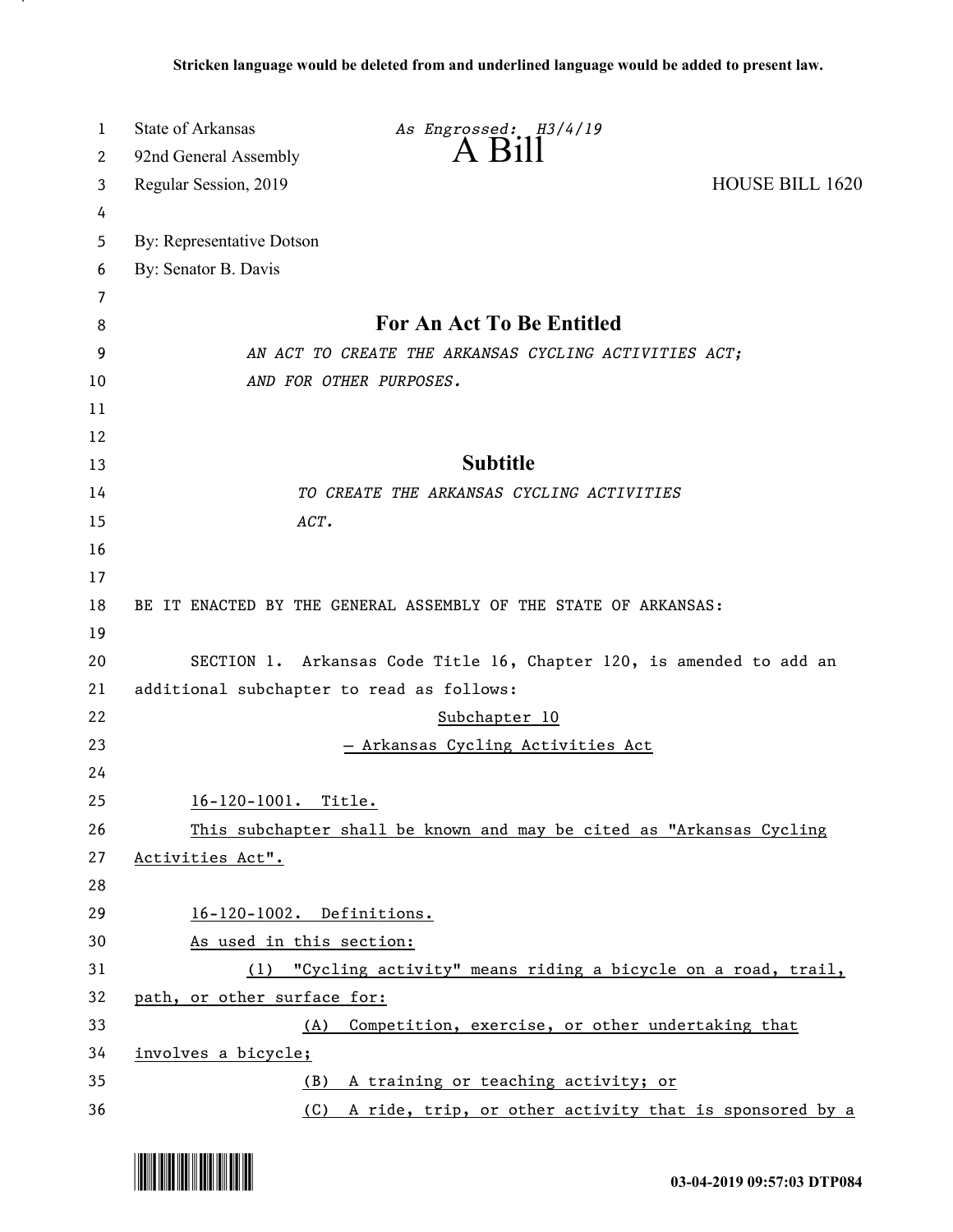| 1  | bicycle outfitter;                                                           |  |
|----|------------------------------------------------------------------------------|--|
| 2  | (2) "Inherent risk of a cycling activity" means the dangers or               |  |
| 3  | conditions that are an integral part of cycling activities on the roads,     |  |
| 4  | trails, paths, or other surfaces of the state, including without limitation: |  |
| 5  | Injury or death caused by:<br>(A)                                            |  |
| 6  | A change or variation in the surface which may<br>(i)                        |  |
| 7  | cause a participant to lose control, lose his or her balance, or crash the   |  |
| 8  | bicycle;                                                                     |  |
| 9  | (ii) A collision with natural or man-made object on                          |  |
| 10 | or adjacent to the cycling surface, including without limitation a;          |  |
| 11 | Tree;<br><u>(a)</u>                                                          |  |
| 12 | (b) Rock; or                                                                 |  |
| 13 | Tree stump; or<br>(c)                                                        |  |
| 14 | (iii) A collision with a pedestrian, a vehicle, or                           |  |
| 15 | another cyclist which may result in injury or death;                         |  |
| 16 | Weather-related illnesses or conditions, including<br>(B)                    |  |
| 17 | without limitation:                                                          |  |
| 18 | Hypothermia;<br>(i)                                                          |  |
| 19 | (ii) Frostbite;                                                              |  |
| 20 | (iii) Heat exhaustion;                                                       |  |
| 21 | Heat stroke; or<br>(iv)                                                      |  |
| 22 | Dehydration;<br>(v)                                                          |  |
| 23 | An act of nature, including without limitation:<br>(C)                       |  |
| 24 | Falling rocks;<br>(i)                                                        |  |
| 25 | (ii) Inclement weather;                                                      |  |
| 26 | (iii) Thunder and lightning;                                                 |  |
| 27 | Severe or varied temperatures;<br>(iv)                                       |  |
| 28 | Winds; or<br>(v)                                                             |  |
| 29 | (vi) Tornadoes;                                                              |  |
| 30 | Operator error including equipment failure due to<br>(D)                     |  |
| 31 | operator error;                                                              |  |
| 32 | Attack or injury by an animal; or<br>(E)                                     |  |
| 33 | (F)<br>The aggravation of an injury, illness, or condition                   |  |
| 34 | because the injury, illness, or condition occurred in a remote place where   |  |
| 35 | medical facilities are not available;                                        |  |
| 36 | "bicycle outfitter" means an individual, group, club,<br>(3)                 |  |

03-04-2019 09:57:03 DTP084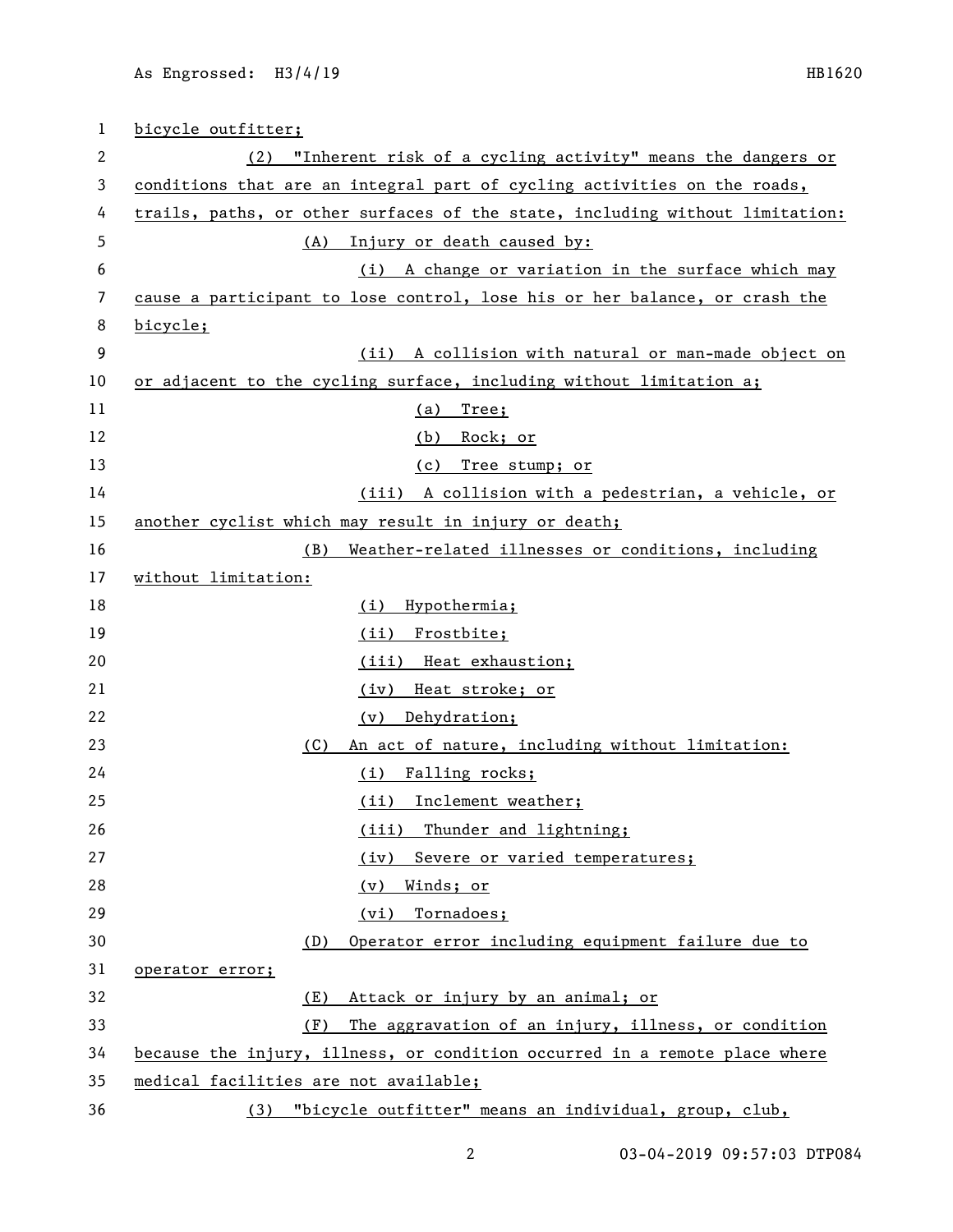As Engrossed: H3/4/19 HB1620

| 1  | partnership, corporation, or business entity, whether or not operating for   |  |
|----|------------------------------------------------------------------------------|--|
| 2  | profit, or an employee or organized agent, that sponsors, organizes, rents,  |  |
| 3  | or provides to a participant the use of a bicycle; and                       |  |
| 4  | (4) "Participant" means a person who rents, leases, or uses a                |  |
| 5  | bicycle provided by a bicycle outfitter whether or not a fee is paid.        |  |
| 6  |                                                                              |  |
| 7  | 16-120-1003. Liability of a bicycle outfitter.                               |  |
| 8  | Except as provided in $\S$ 16-120-1004(b):                                   |  |
| 9  | $(1)(A)$ A participant assumes the inherent risk of a cycling                |  |
| 10 | activity by engaging in the cycling activity.                                |  |
| 11 | (B) A participant or a participant's representative shall                    |  |
| 12 | not make a claim against, maintain an action against, or recover from a      |  |
| 13 | bicycle outfitter for the loss or damage or injury to or the death of the    |  |
| 14 | participant resulting from the inherent risk of a cycling activity; and      |  |
| 15 | (2) A bicycle outfitter is not liable for an injury to or the                |  |
| 16 | death of a participant resulting from the inherent risk of a cycling         |  |
| 17 | activity.                                                                    |  |
| 18 |                                                                              |  |
|    |                                                                              |  |
| 19 | 16-120-1004. Exclusions.                                                     |  |
| 20 | This subchapter does not:                                                    |  |
| 21 | (1) Apply to a relationship between an employer and employee                 |  |
| 22 | under the Workers' Compensation Law, § 11-9-101 et seq.; and                 |  |
| 23 | (2) Prevent or limit the liability of a bicycle outfitter or the             |  |
| 24 | bicycle outfitter's agent that:                                              |  |
| 25 | (A) Intentionally injures a participant;                                     |  |
| 26 | Commits an act or omission of gross negligence<br>(B)                        |  |
| 27 | concerning the safety of a participant that proximately causes injury to or  |  |
| 28 | the death of the participant;                                                |  |
| 29 | Provides an unsafe bicycle to a participant and knew<br>(C)                  |  |
| 30 | or should have known that the bicycle was unsafe to the extent that it could |  |
| 31 | cause an injury;                                                             |  |
| 32 | Fails to provide a participant with a bicycle that<br>(D)                    |  |
| 33 | meets the equipment and manufacturing requirements for bicycles adopted by   |  |
| 34 | the United States Consumer Product Safety Commission under 16 C.F.R. Part    |  |
| 35 | 1512 as it existed on January 1, 2017;                                       |  |

3 03-04-2019 09:57:03 DTP084